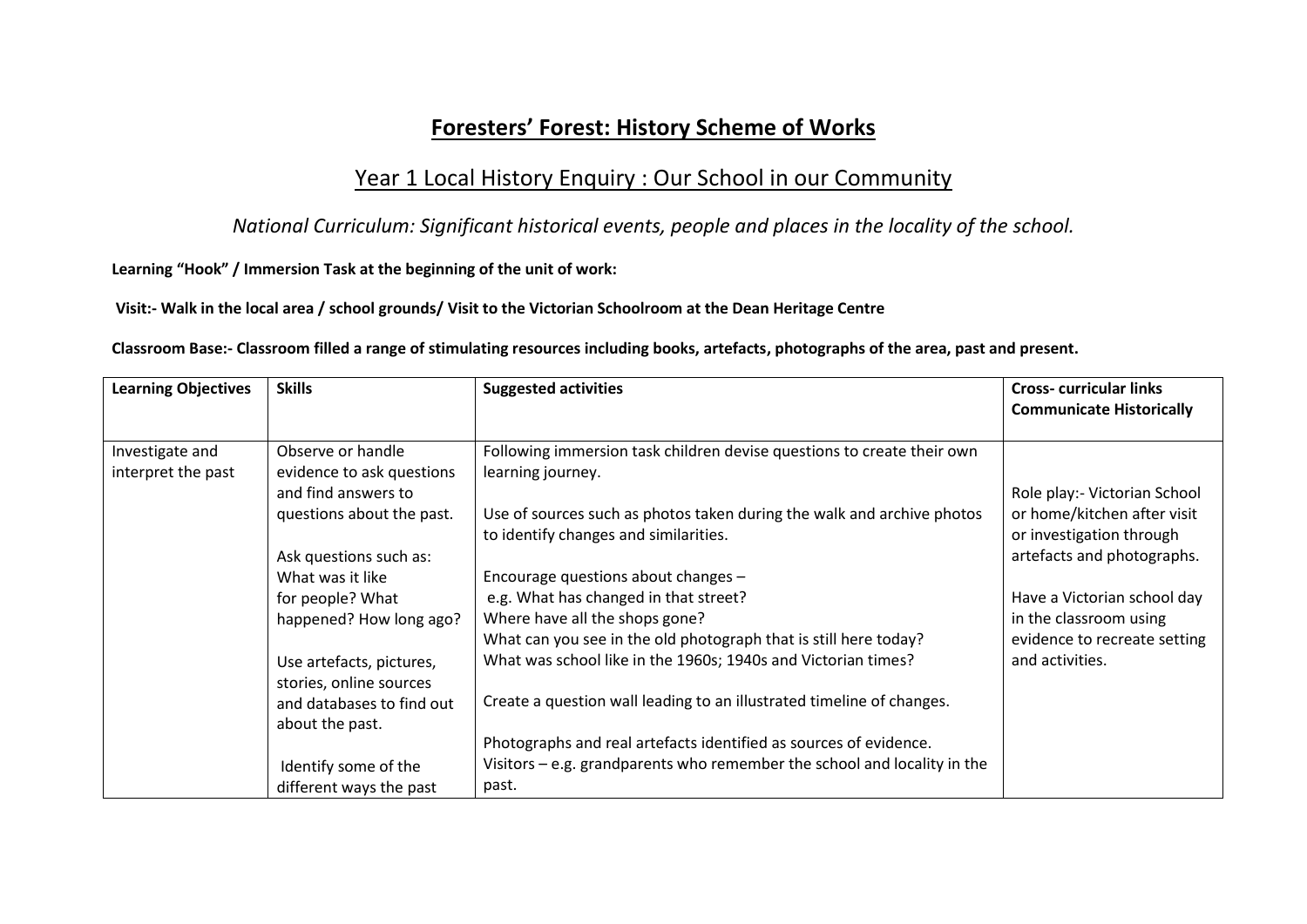| <b>Learning Objectives</b>                     | <b>Skills</b>                                                                                                                                                                                            | <b>Suggested activities</b>                                                                                                                                                                                                                                                                                                                            | <b>Cross-curricular links</b><br><b>Communicate Historically</b>                                                                                                                                                                        |
|------------------------------------------------|----------------------------------------------------------------------------------------------------------------------------------------------------------------------------------------------------------|--------------------------------------------------------------------------------------------------------------------------------------------------------------------------------------------------------------------------------------------------------------------------------------------------------------------------------------------------------|-----------------------------------------------------------------------------------------------------------------------------------------------------------------------------------------------------------------------------------------|
|                                                | has been represented.                                                                                                                                                                                    |                                                                                                                                                                                                                                                                                                                                                        |                                                                                                                                                                                                                                         |
| Build an overview of<br><b>British History</b> | Describe historical<br>events.<br>Describe significant<br>people from the past.<br>Recognise that there are<br>reasons why people<br>in the past acted as they<br>did.                                   | Use sources such as "A Street Through Time" to identify changes (e.g.<br>houses)<br>Find out about Queen Victoria using pictures and books.<br>For how long was she our Queen?<br>What did she look like?<br>Why did Victoria have a Christmas Tree in her palace?<br>Find out about Victorian Christmas and the origins of many of our<br>traditions. | Annotate pictures with<br>changes identified.<br>Construct and annotate<br>timelines linked to aspects of<br>change (e.g. houses and<br>schools)<br>Painting portraits of Queen<br>Victoria.<br>Victorian Christmas cards<br>and trees. |
| Understand<br>Chronology                       | Place events and artefacts<br>in order on a time line.<br>Label time lines with<br>words or phrases such<br>as: past, present, older and<br>newer.<br>Recount changes that<br>have occurred in their own | Build a time line illustrated with buildings and artefacts linked to aspects<br>of change (e.g. houses and schools)<br>Identify similarities and differences between school then and now.<br>Sort and label pictures, photographs or artefacts.                                                                                                        | Paintings<br><b>Drawings</b><br>Labelling and sentences<br>about each stage in the<br>timeline.                                                                                                                                         |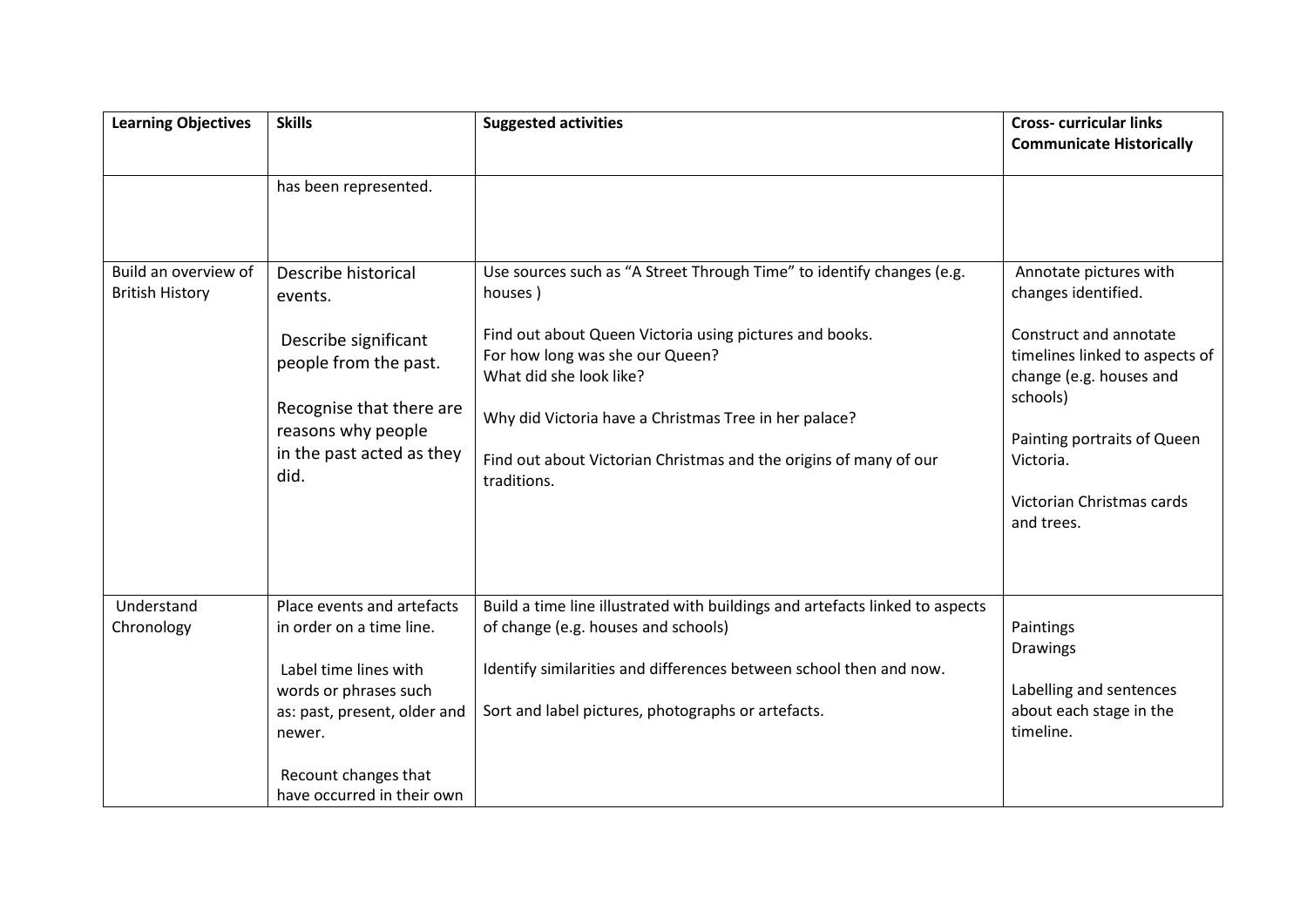| <b>Learning Objectives</b> | <b>Skills</b>                            | <b>Suggested activities</b> | <b>Cross-curricular links</b><br><b>Communicate Historically</b> |
|----------------------------|------------------------------------------|-----------------------------|------------------------------------------------------------------|
|                            | lives.<br>Use dates where<br>appropriate |                             |                                                                  |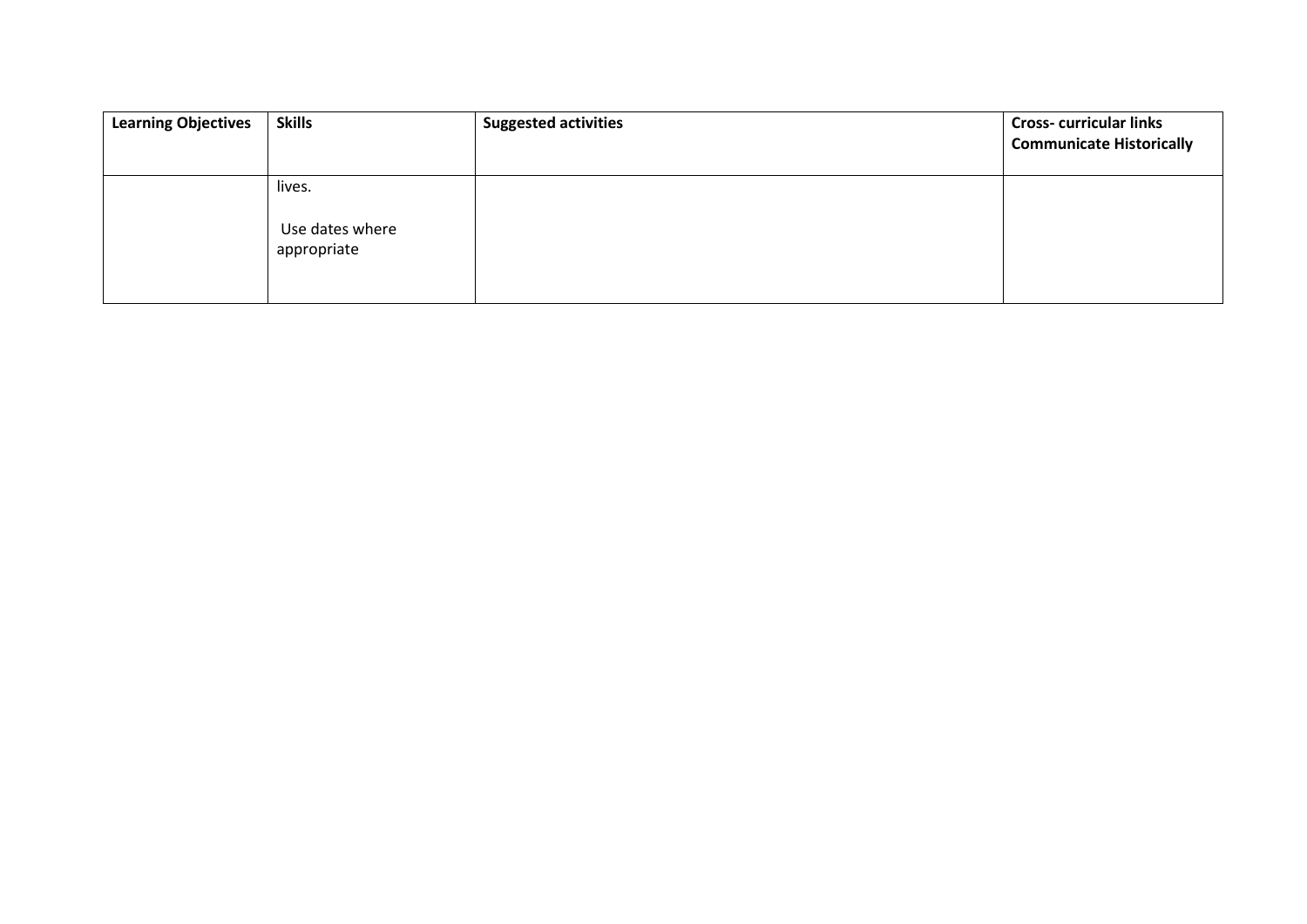# Year 2 Local History Enquiry : Kings, Queens and Castles

*National Curriculum: Significant historical events, people and places in the locality of the school.*

**Learning "Hook" / Immersion Task at the beginning of the unit of work:**

**Visit:- St. Briavels, Chepstow or Goodrich Castle**

**Classroom Base:- Classroom filled a range of stimulating resources including books, artefacts and photographs of local castles. Story: Castle Adventure – O.R.T.**

| <b>Learning Objectives</b> | <b>Skills</b>                                        | <b>Suggested activities</b>                                              | <b>Cross-curricular links</b><br><b>Communicate Historically</b> |
|----------------------------|------------------------------------------------------|--------------------------------------------------------------------------|------------------------------------------------------------------|
|                            |                                                      |                                                                          |                                                                  |
| Investigate and            | Observe or handle                                    | Following immersion task children devise questions to create their own   | Information booklet:-                                            |
| interpret the past         | evidence to ask questions<br>and find answers to     | learning journey.                                                        | Life in a Medieval Castle                                        |
|                            | questions about the past.                            | Using visit, photographs, books or Internet sources:-                    | Stories set in a castle using<br>information about what they     |
|                            | Ask questions such as:                               | Where is the best place to build a castle?                               | were like:- e.g. Lost treasure!                                  |
|                            | What was it like                                     |                                                                          | or                                                               |
|                            | for people? What                                     | Why were castles built in the Forest of Dean?                            | Knight's Quest to rescue a                                       |
|                            | happened? How long ago?                              |                                                                          | princess.                                                        |
|                            |                                                      | Identify location of local castles and label them. (Geographical link)   |                                                                  |
|                            | Use artefacts, pictures,                             |                                                                          | Descriptions of rooms in a                                       |
|                            | stories, online sources<br>and databases to find out | Identify similarities and differences between castles in the local area. | castle.                                                          |
|                            | about the past.                                      | Find out about castle life.                                              | Role Play:                                                       |
|                            |                                                      | Who lived in a castle?                                                   | Castle Banquet (include                                          |
|                            | Identify some of the                                 | What jobs did they do?                                                   | cooking such as bread                                            |
|                            | different ways the past                              | What did they eat?                                                       | making)                                                          |
|                            |                                                      | What clothes did they wear?                                              | Elect a King, Queen and a                                        |
|                            |                                                      | Where did they Sleep?                                                    | class jester to entertain the                                    |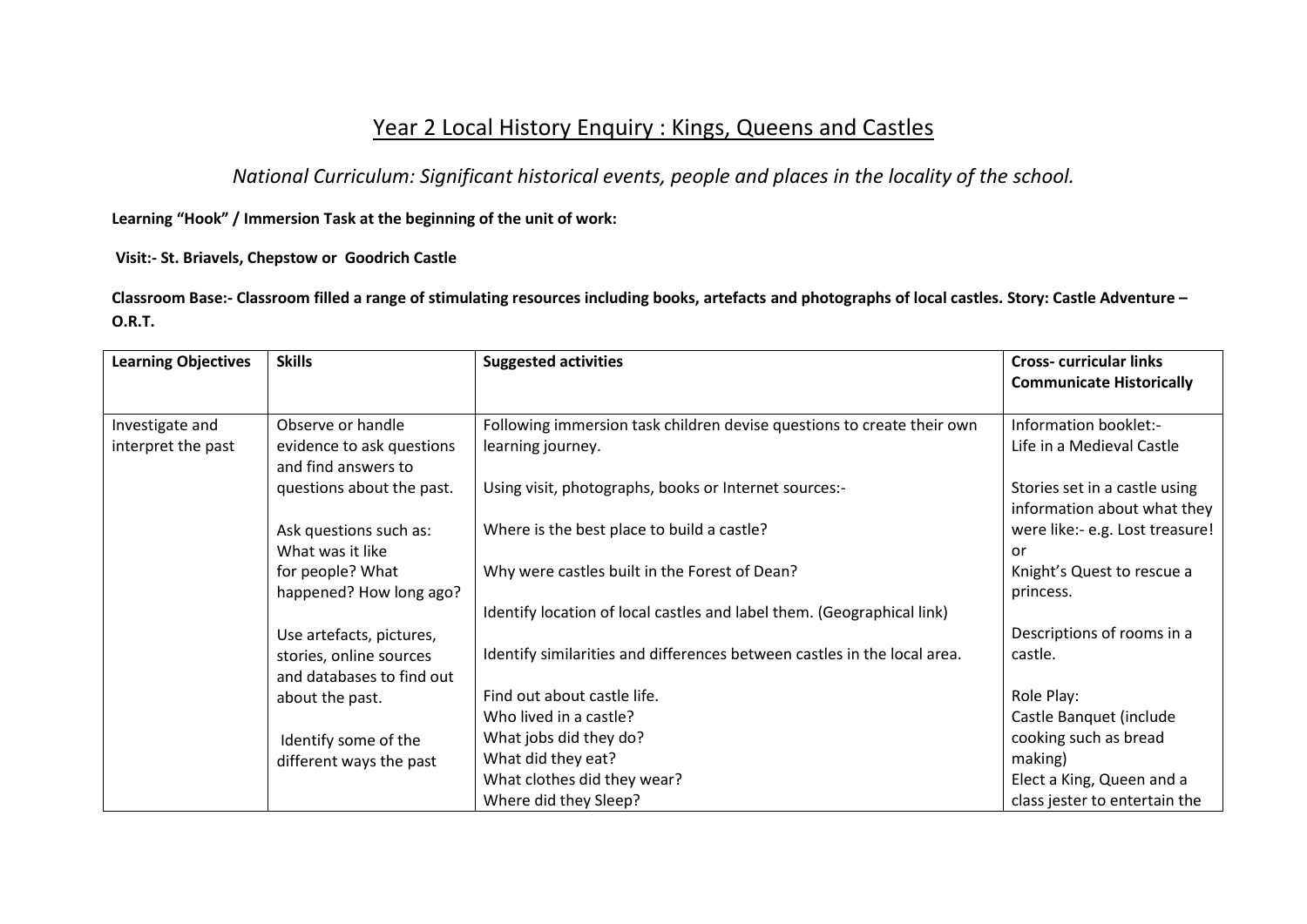| <b>Learning Objectives</b> | <b>Skills</b>                                                                       | <b>Suggested activities</b>                                                                                                                                                                                                               | <b>Cross-curricular links</b><br><b>Communicate Historically</b>                               |
|----------------------------|-------------------------------------------------------------------------------------|-------------------------------------------------------------------------------------------------------------------------------------------------------------------------------------------------------------------------------------------|------------------------------------------------------------------------------------------------|
|                            | has been represented.                                                               |                                                                                                                                                                                                                                           | guests.<br>Write invitations and Invite<br>parents.                                            |
| Build an overview of       | Describe historical                                                                 | Why were castles built in the Forest of Dean?                                                                                                                                                                                             | Persuasive advert:                                                                             |
| <b>British History</b>     | events.                                                                             | (geographical link)                                                                                                                                                                                                                       |                                                                                                |
|                            | Describe significant<br>people from the past.                                       | Identify border with Wales - Offa's Dyke<br>Use maps to identify river and hill sites as best places to build castles for                                                                                                                 | Advertise "Castle for Sale"<br>Reasons why a King would<br>want to live there.                 |
|                            | Recognise that there are<br>reasons why people<br>in the past acted as they<br>did. | defence.<br>Draw own sketch maps of a site they would choose if they were going to<br>build a castle.<br>Link to great castles in the UK. such as Tower of London                                                                         | Draw images from the<br>Bayeux tapestry to show<br>what people looked like in<br>Norman times. |
|                            |                                                                                     | Who built the castles in our local area?<br>From visits or information sources identify the Norman Conquest and<br>William the Conqueror. Investigate the Bayeux Tapestry.<br>Find out about King John and his link to St Briavels Castle | Portrait of King John                                                                          |
| Understand                 | Place events and artefacts                                                          |                                                                                                                                                                                                                                           |                                                                                                |
| Chronology                 | in order on a time line.                                                            | Use resources such as A Street through Time to identify stages in fort and<br>castle building, from Iron Age hill forts to Roman forts then on to the                                                                                     | Paintings<br><b>Drawings</b>                                                                   |
|                            | Label time lines with<br>words or phrases such                                      | Norman invasion and stone castle building.                                                                                                                                                                                                | Technology                                                                                     |
|                            | as: past, present, older and                                                        | Build a 3D model timeline.                                                                                                                                                                                                                | Labelling and sentences<br>about each stage in the                                             |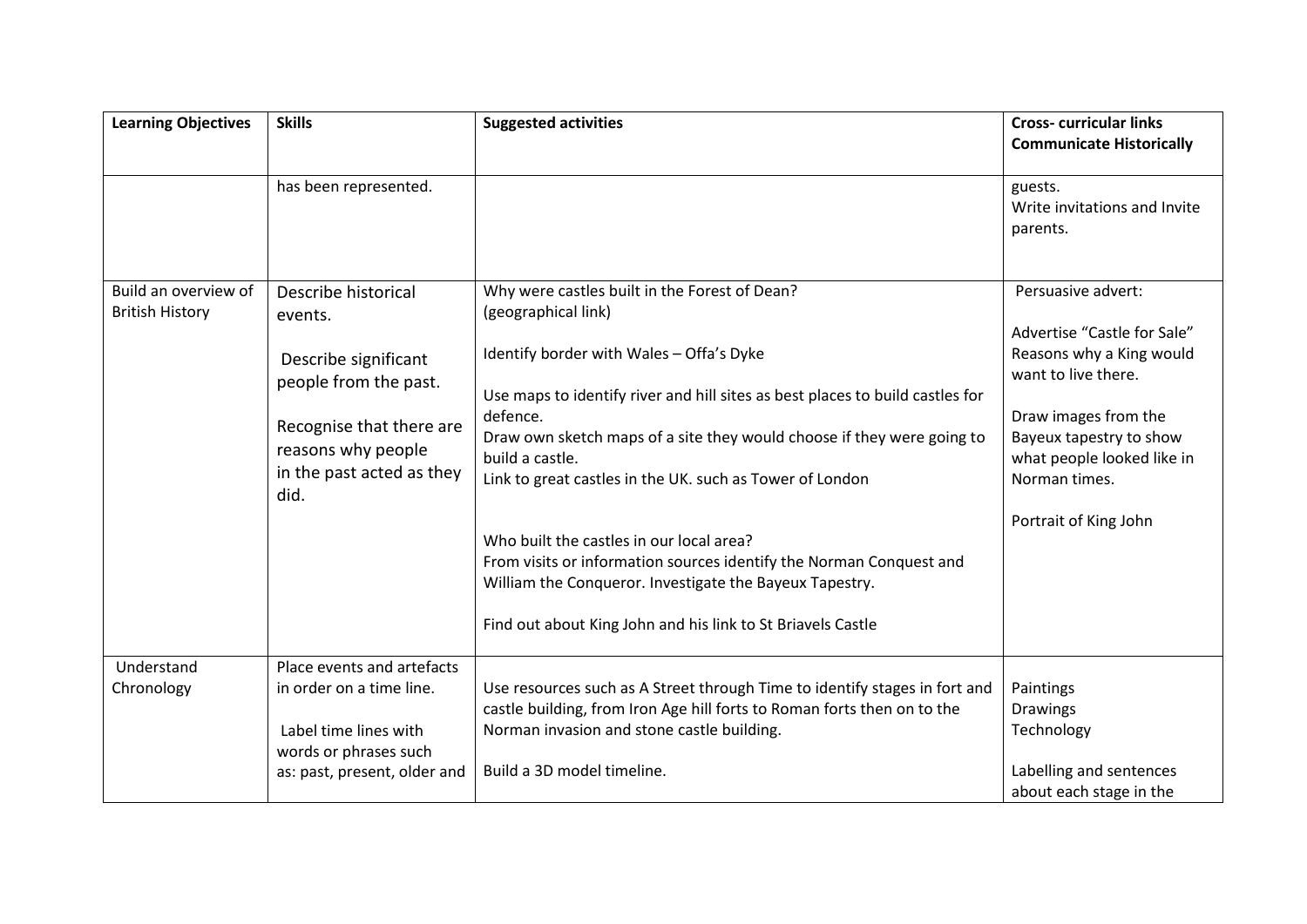| <b>Learning Objectives</b> | <b>Skills</b>                                                | <b>Suggested activities</b> | <b>Cross-curricular links</b><br><b>Communicate Historically</b> |
|----------------------------|--------------------------------------------------------------|-----------------------------|------------------------------------------------------------------|
|                            | newer.                                                       |                             | timeline.                                                        |
|                            | Recount changes that<br>have occurred in their own<br>lives. |                             |                                                                  |
|                            | Use dates where<br>appropriate                               |                             |                                                                  |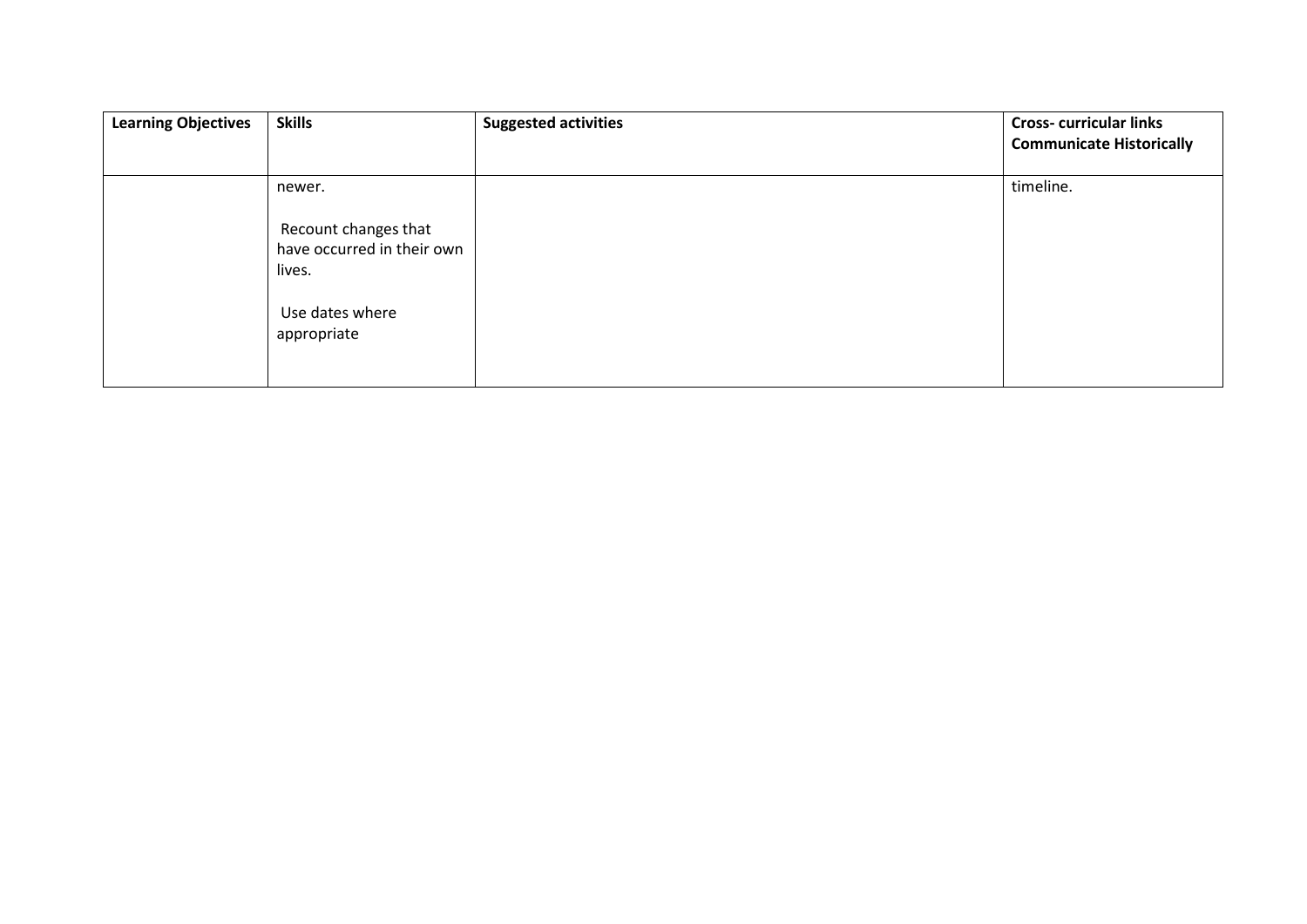# Year 3 Local History Enquiry : Did Stone Age and Iron Age People Settle in the Forest of Dean?

*National Curriculum: Britain from Stone Age to Iron Age*

**Learning "Hook" / Immersion Task at the beginning of the unit of work:**

#### **Visit:- Clearwell Caves**

**Classroom Base:- Classroom filled a range of stimulating resources including books, artefacts and pictures. Story Start** : **Stone Age Boy by Satoshi Kitamura**

| <b>Learning Objectives</b> | <b>Skills</b>                 | <b>Suggested activities</b>                                             | <b>Cross-curricular links</b><br><b>Communicate Historically</b> |
|----------------------------|-------------------------------|-------------------------------------------------------------------------|------------------------------------------------------------------|
|                            |                               |                                                                         |                                                                  |
| Investigate and            | Use a range of sources of     | Following immersion task children devise questions to create their own  | Shared reading of                                                |
| interpret the past         | evidence to devise            | learning journey.                                                       | information texts to answer                                      |
|                            | historically valid questions. |                                                                         | questions.                                                       |
|                            |                               | Use of sources such as visit photos, books, Internet to make notes and  |                                                                  |
|                            | Understand how                | answer questions: e.g. Where did Stone Age people live?                 | Non-chronological reports                                        |
|                            | knowledge of the past is      |                                                                         | Information book page.                                           |
|                            | constructed from a range      | Discuss why Stone Age and Iron Age people would have settled in the     |                                                                  |
|                            | of sources of evidence.       | Forest of Dean. (Geographical link).                                    | Write a story about going                                        |
|                            |                               |                                                                         | through a portal (e.g. hole;                                     |
|                            | Choose relevant               | On a local area map locate and map places where evidence has been       | cupboard; cave)                                                  |
|                            | information from a range      | found.                                                                  |                                                                  |
|                            | of sources of information.    |                                                                         |                                                                  |
|                            |                               | Find out about the geology of the Forest of Dean and how that linked to | Write a leaflet to persuade                                      |
|                            | Suggest causes and            | settlement and early industrial activity.                               | Iron Age people to settle in                                     |
|                            | consequences of some of       |                                                                         | the Forest of Dean                                               |
|                            | the main events and           |                                                                         |                                                                  |
|                            | changes in history.           |                                                                         |                                                                  |
|                            |                               |                                                                         |                                                                  |
|                            |                               |                                                                         |                                                                  |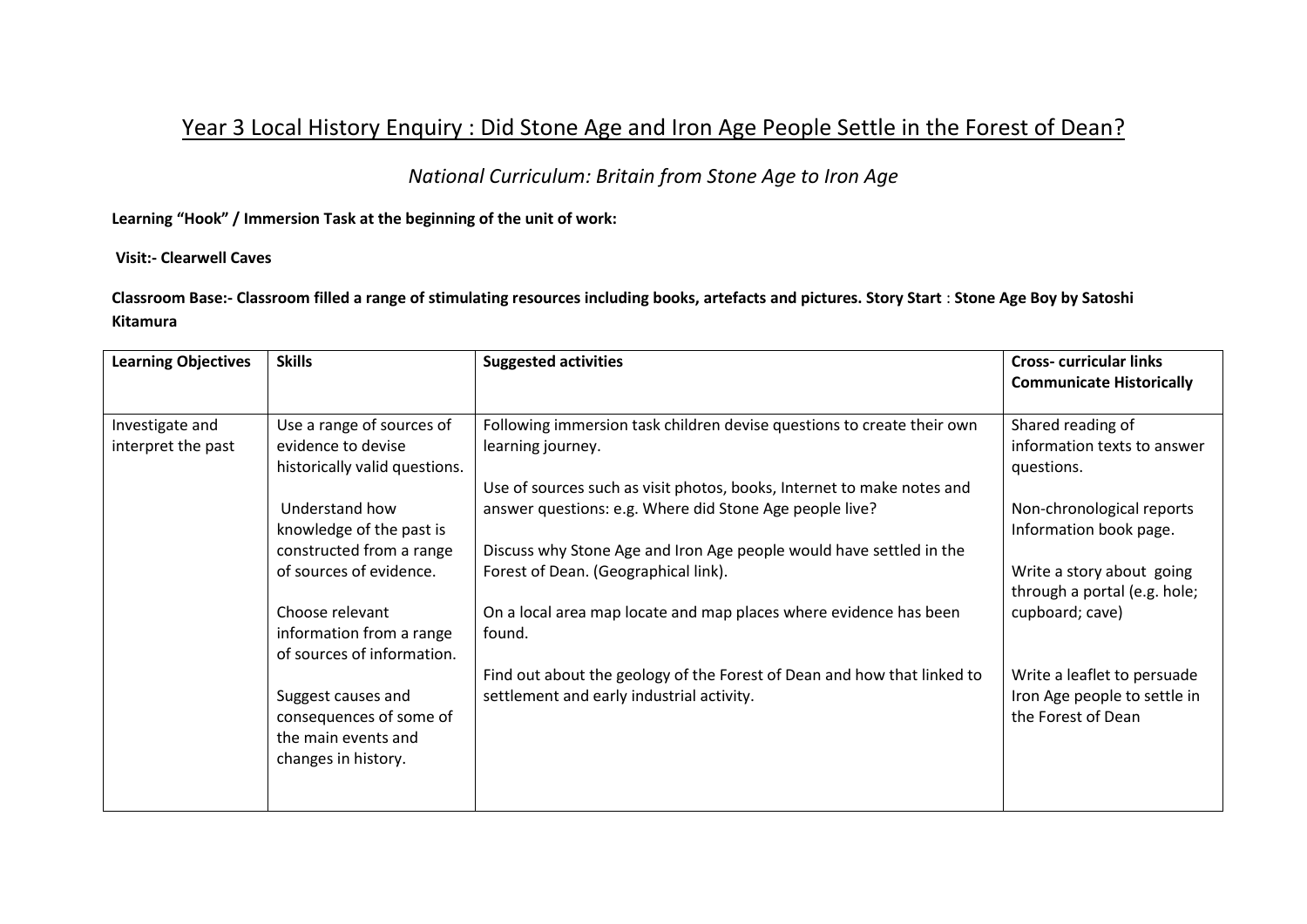| <b>Learning Objectives</b>                     | <b>Skills</b>                                                                                                    | <b>Suggested activities</b>                                                                                                                                                                    | <b>Cross-curricular links</b><br><b>Communicate Historically</b>                             |
|------------------------------------------------|------------------------------------------------------------------------------------------------------------------|------------------------------------------------------------------------------------------------------------------------------------------------------------------------------------------------|----------------------------------------------------------------------------------------------|
| Build an overview of<br><b>British History</b> | Describe changes that<br>have happened in<br>the locality of the school                                          | Use sources such as "A Street Through Time" to identify changes (e.g.<br>houses; farming; tools; weapons; religion)                                                                            | Annotate pictures with<br>changes identified.                                                |
|                                                | throughout history.<br>Give a broad overview of<br>life in ancient Britain.                                      | Locate and discuss key sites in Britain linked to periods studied. (e.g.<br>Skara Brae; Stonehenge)                                                                                            | Construct and annotate<br>timelines linked to aspects of<br>change (e.g. houses)             |
| Understand<br>Chronology                       | Developing an<br>understanding of change<br>over time by constructing<br>timelines using dates and<br>key events | Build a time line illustrated with buildings and artefacts.<br>Identify similarities and differences between the Stone Age, Bronze Age<br>and Iron Age e.g. - houses, weapons, food / farming. | Create detailed drawings<br>from a range of sources of<br>information using Yellow<br>Ochre. |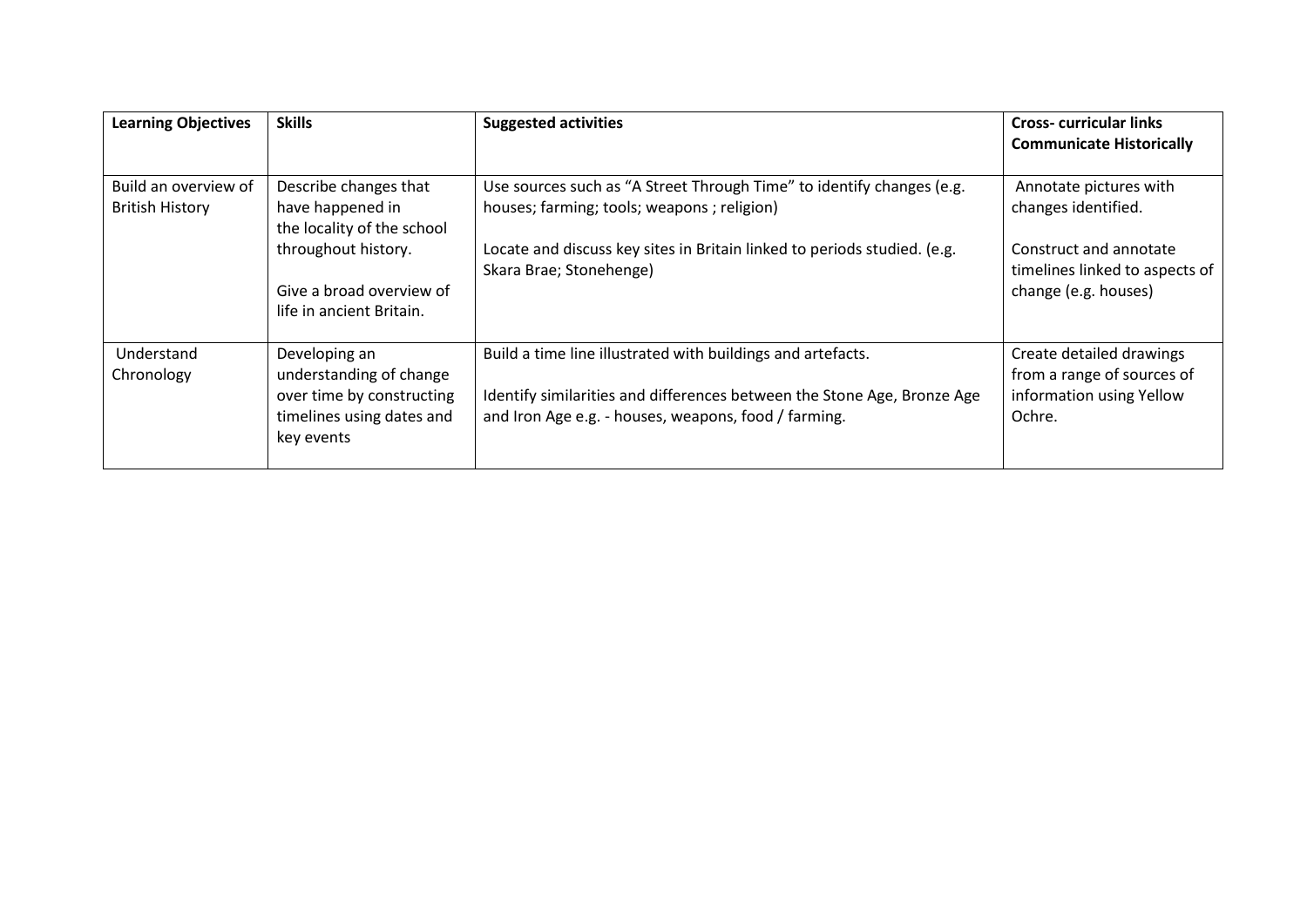## Year 4 Local History Enquiry : Did the Romans and Anglo-Saxons Invade the Forest of Dean?

*National Curriculum: Roman Empire and its Impact on Britain; Britain's Settlement by Anglo-Saxons; Viking and Anglo-Saxon struggle for the Kingdom of England*

**Learning "Hook" / Immersion Task at the beginning of the unit of work:**

**Visit:- Puzzlewood ; Lydney park Roman Temple ;Dean Heritage centre (Roman Forest of Dean and Life as an Anglo-Saxon workshops)**

**Classroom Base:- Classroom filled a range of stimulating resources including books, artefacts and pictures. Story/ Poem Start**: **Romans Rule (Fun Poems for Kids) by Paul Perro – Anglo-Saxons: Beowolf by Michael Morpurgo**

| <b>Learning Objectives</b> | <b>Skills</b>                              | <b>Suggested activities</b>                                                                                                               | <b>Cross-curricular links</b>   |
|----------------------------|--------------------------------------------|-------------------------------------------------------------------------------------------------------------------------------------------|---------------------------------|
|                            |                                            |                                                                                                                                           | <b>Communicate Historically</b> |
|                            |                                            |                                                                                                                                           |                                 |
| Investigate and            | Use a range of sources of                  | Following immersion task children devise questions to create their own                                                                    | Shared reading of               |
| interpret the past         | evidence to devise                         | learning journey.                                                                                                                         | information texts to answer     |
|                            | historically valid questions.              |                                                                                                                                           | questions.                      |
|                            |                                            | Use of sources such as visit photos, books, Internet to make notes and                                                                    |                                 |
|                            | Understand how                             | answer questions.                                                                                                                         | Non-chronological reports       |
|                            | knowledge of the past is                   |                                                                                                                                           | Information book page.          |
|                            | constructed from a range                   | Investigate why the Romans and Anglo Saxons invaded Britain and in                                                                        |                                 |
|                            | of sources of evidence.                    | particular why they came to the Forest of Dean. (Geographical link).                                                                      | Letter to persuade Emperor      |
|                            |                                            |                                                                                                                                           | Claudius to invade the Forest   |
|                            | Choose relevant                            | Archaeological investigation of Roman artefacts found in the area. Look                                                                   | of Dean.                        |
|                            | information from a range                   | at pieces, predict what the object is part of and research to find the                                                                    |                                 |
|                            | of sources of information.                 | original use of these objects.                                                                                                            | Roman / Viking Invasion         |
|                            |                                            | Map Roman sites in the Forest of Dean. (Geographical link)                                                                                | newspaper reports               |
|                            | Suggest causes and                         |                                                                                                                                           |                                 |
|                            | consequences of some of                    | Which Anglo-Saxon kingdom was the Forest of Dean in?                                                                                      |                                 |
|                            |                                            |                                                                                                                                           |                                 |
|                            |                                            |                                                                                                                                           |                                 |
|                            | the main events and<br>changes in history. | Is there evidence in sources such as the Anglo-Saxon Chronicles and in<br>local place names? (Geographical link - map of the U.K. showing | Write a legend set in the       |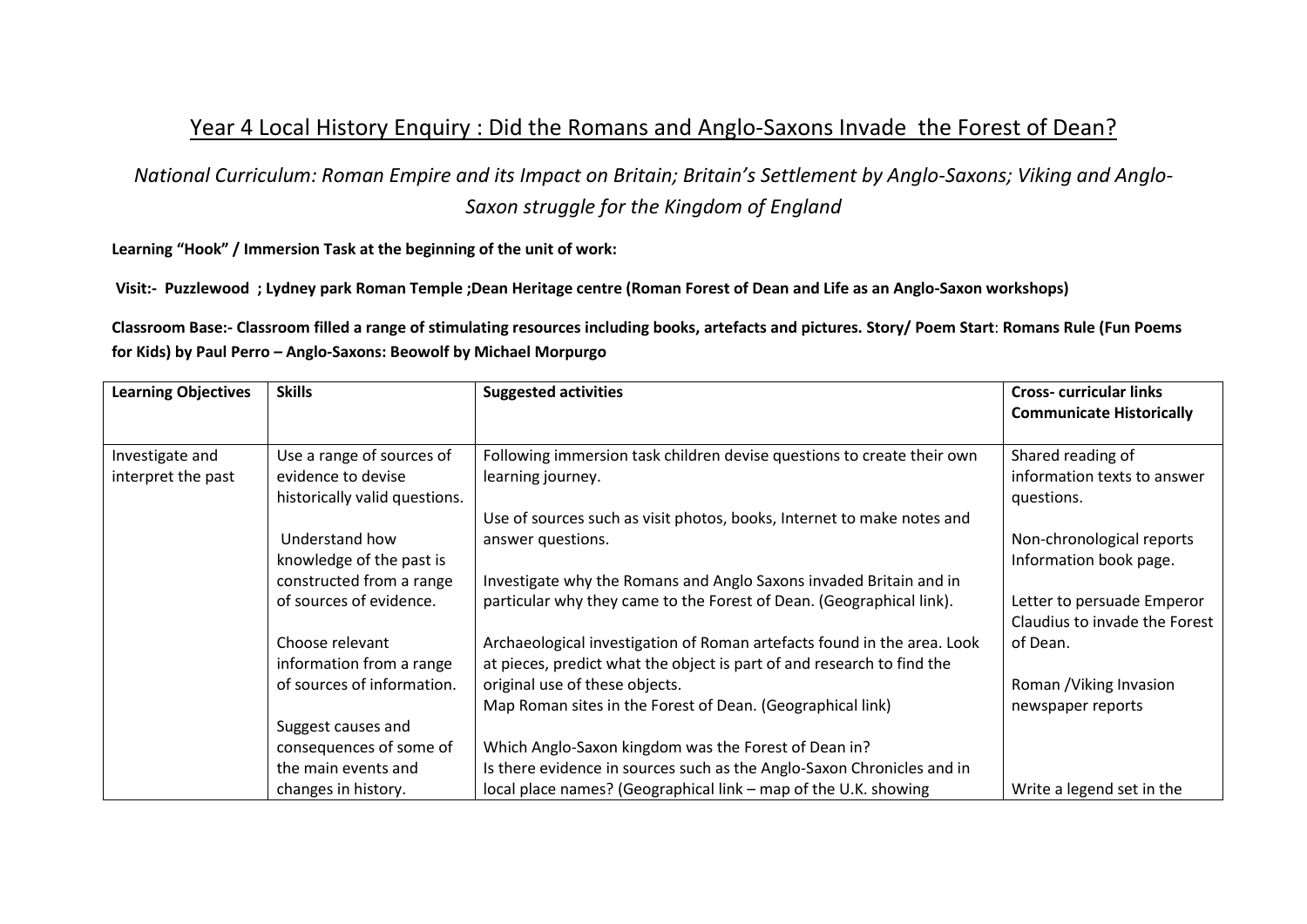| <b>Learning Objectives</b>                     | <b>Skills</b>                                                                                                                                          | <b>Suggested activities</b>                                                                                                                                                                                                      | <b>Cross-curricular links</b><br><b>Communicate Historically</b>                                                                  |
|------------------------------------------------|--------------------------------------------------------------------------------------------------------------------------------------------------------|----------------------------------------------------------------------------------------------------------------------------------------------------------------------------------------------------------------------------------|-----------------------------------------------------------------------------------------------------------------------------------|
|                                                |                                                                                                                                                        | kingdoms and location of major cities today)<br>On a local area map locate and map places where evidence of Anglo-<br>Saxon settlement has been found, E.g. Offa's Dyke.                                                         | Forest of dean in Anglo-<br>Saxon times                                                                                           |
| Build an overview of<br><b>British History</b> | Describe changes that<br>have happened in<br>the locality of the school<br>throughout history.<br>Give a broad overview of<br>life in ancient Britain. | Use sources such as "A Street Through Time" to identify changes (e.g.<br>houses; farming; tools; weapons; religion)<br>Reasons why the Romans and Anglo-Saxons invaded Britain.<br>Maps of Roman towns and Anglo-Saxon kingdoms. | Annotate pictures with<br>changes identified.<br>Construct and annotate<br>timelines linked to aspects of<br>change (e.g. houses) |
| Understand<br>Chronology                       | Developing an<br>understanding of change<br>over time by constructing<br>timelines using dates and<br>key events                                       | Build a time line illustrated with buildings and artefacts.<br>Link timeline to Iron Age and Celts.<br>Identify similarities and differences between Roman and Anglo-Saxon<br>settlements, in particular, buildings.             | Create detailed drawings<br>from a range of sources of<br>information.<br>House for Sale adverts $-$<br>Roman and Anglo-Saxon     |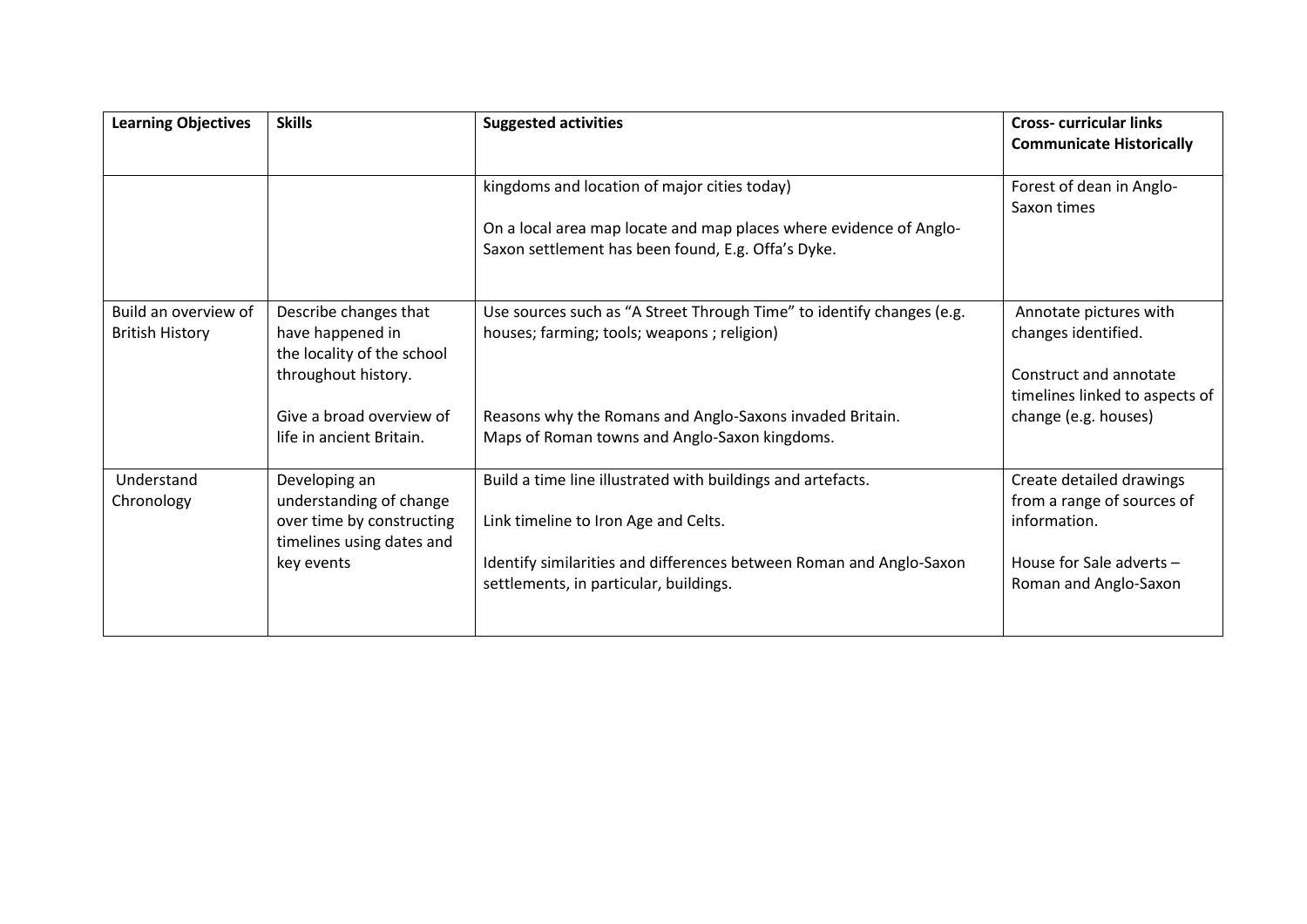# Year 5 Local History Enquiry : Kings and Miners

*National Curriculum: A study of an aspect or theme in British history that extends pupils chronological knowledge beyond 1066.* 

**Learning "Hook" / Immersion Task at the beginning of the unit of work:**

**Visit:- St Briavels Castle visit**

**Classroom Base:- Classroom filled a range of stimulating resources including books, artefacts and pictures. Story Start: Robin Hood**

| <b>Learning Objectives</b> | <b>Skills</b>                 | <b>Suggested activities</b>                                                  | <b>Cross-curricular links</b><br><b>Communicate Historically</b> |
|----------------------------|-------------------------------|------------------------------------------------------------------------------|------------------------------------------------------------------|
|                            |                               |                                                                              |                                                                  |
| Investigate and            | Use a range of sources of     | Following immersion task children devise questions to create their own       | Shared reading of                                                |
| interpret the past         | evidence to devise            | learning journey.                                                            | information texts to answer                                      |
|                            | historically valid questions. |                                                                              | questions.                                                       |
|                            |                               | Use of sources such as visit photos, books, Internet to make notes and       |                                                                  |
|                            | Understand how                | answer questions.                                                            | Non-chronological reports                                        |
|                            | knowledge of the past is      |                                                                              | Information book page.                                           |
|                            | constructed from a range      | Investigate why a castle was built in St. Briavels.                          |                                                                  |
|                            | of sources of evidence.       |                                                                              | Write a letter to King John to                                   |
|                            |                               | Location of castles (geographical link). Which sites are the best for castle | persuade him to live in St                                       |
|                            | Choose relevant               | building?                                                                    | Briavels Castle using major                                      |
|                            | information from a range      |                                                                              | geographical features.                                           |
|                            | of sources of information.    | Research the Norman invasion and castle life (link to St. Briavels visit)    |                                                                  |
|                            |                               | Why was St. Briavels an important castle? (Link to geology of the area       | Create a "Which?" magazine                                       |
|                            | Suggest causes and            | and iron ore deposits for weapon making) - Royal hunting forest.             | article to promote iron                                          |
|                            | consequences of some of       |                                                                              | goods made in St Briavels                                        |
|                            | the main events and           | Find out about the origins of Free Mining.                                   | Castle.                                                          |
|                            | changes in history.           |                                                                              |                                                                  |
|                            |                               | On a local area map locate and map places where castles are located in       |                                                                  |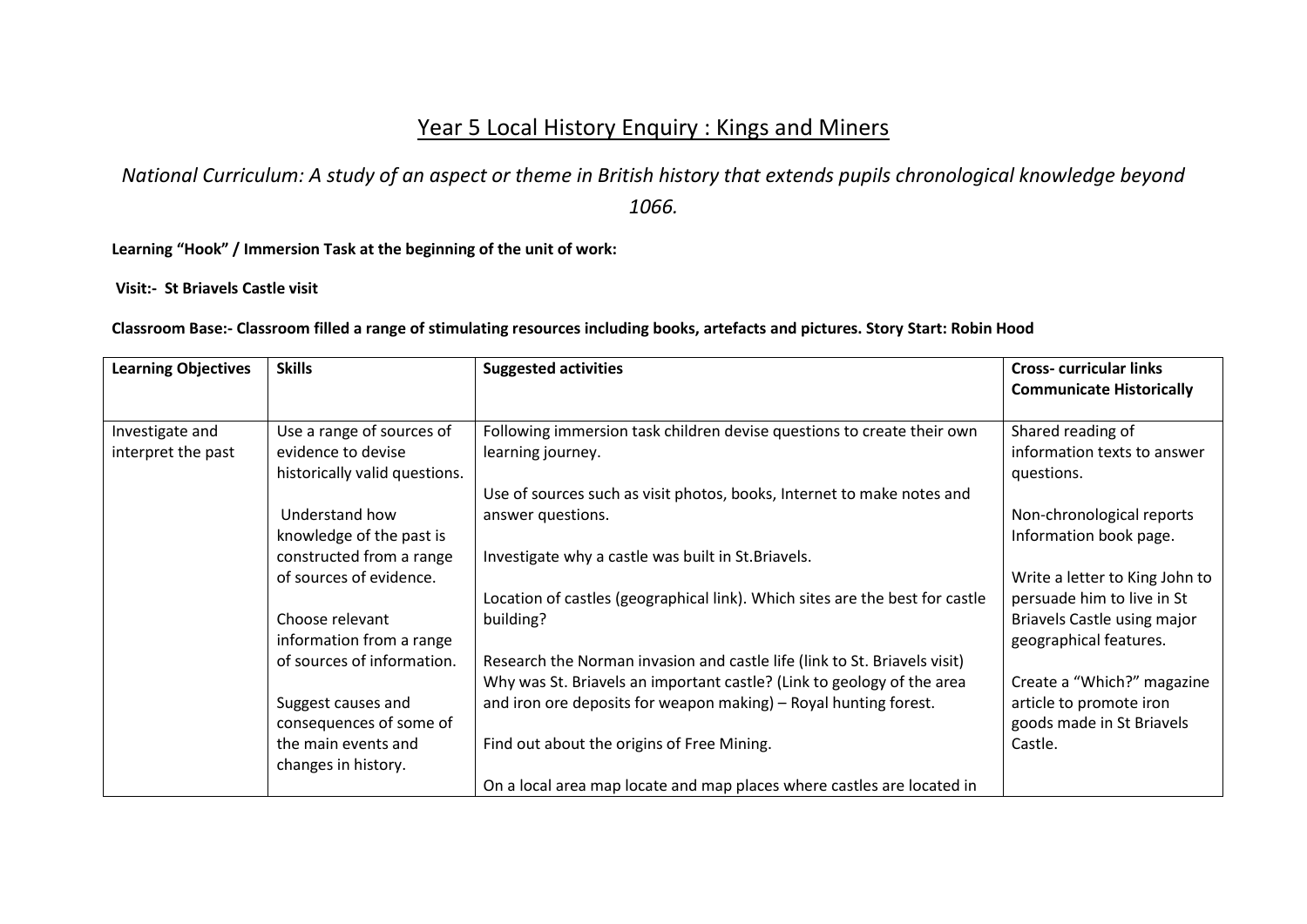| <b>Learning Objectives</b>                     | <b>Skills</b>                                                                                                                                             | <b>Suggested activities</b>                                                                                                                                                                                                                                                       | <b>Cross-curricular links</b><br><b>Communicate Historically</b>                                                                                  |
|------------------------------------------------|-----------------------------------------------------------------------------------------------------------------------------------------------------------|-----------------------------------------------------------------------------------------------------------------------------------------------------------------------------------------------------------------------------------------------------------------------------------|---------------------------------------------------------------------------------------------------------------------------------------------------|
|                                                |                                                                                                                                                           | the local area.<br>(geographical link)                                                                                                                                                                                                                                            |                                                                                                                                                   |
| Build an overview of<br><b>British History</b> | Describe changes that<br>have happened in<br>the locality of the school<br>throughout history.<br>Give a broad overview of<br>life in Britain beyond 1066 | Use sources such as "A Street Through Time" to identify changes (e.g.<br>houses; farming,; tools; weapons; religion)<br>Reasons for the Norman invasion of Britain. Location of important<br>Norman Castles in Britain and the reasons for their location.<br>(geographical link) | Annotate pictures with<br>changes identified.<br>Construct and annotate<br>timelines linked to aspects of<br>change (e.g. weapons and<br>defence) |
| Understand<br>Chronology                       | Developing an<br>understanding of change<br>over time by constructing<br>timelines using dates and<br>key events                                          | Build a time line illustrated with buildings and artefacts.<br>Link timeline to Iron Age and Celts.<br>Identify similarities and differences between Anglo-Saxon (Y4 unit) and<br>Norman settlements, in particular, buildings, churches and law (Magana<br>Carta.)               | Create detailed drawings<br>from a range of sources of<br>information.                                                                            |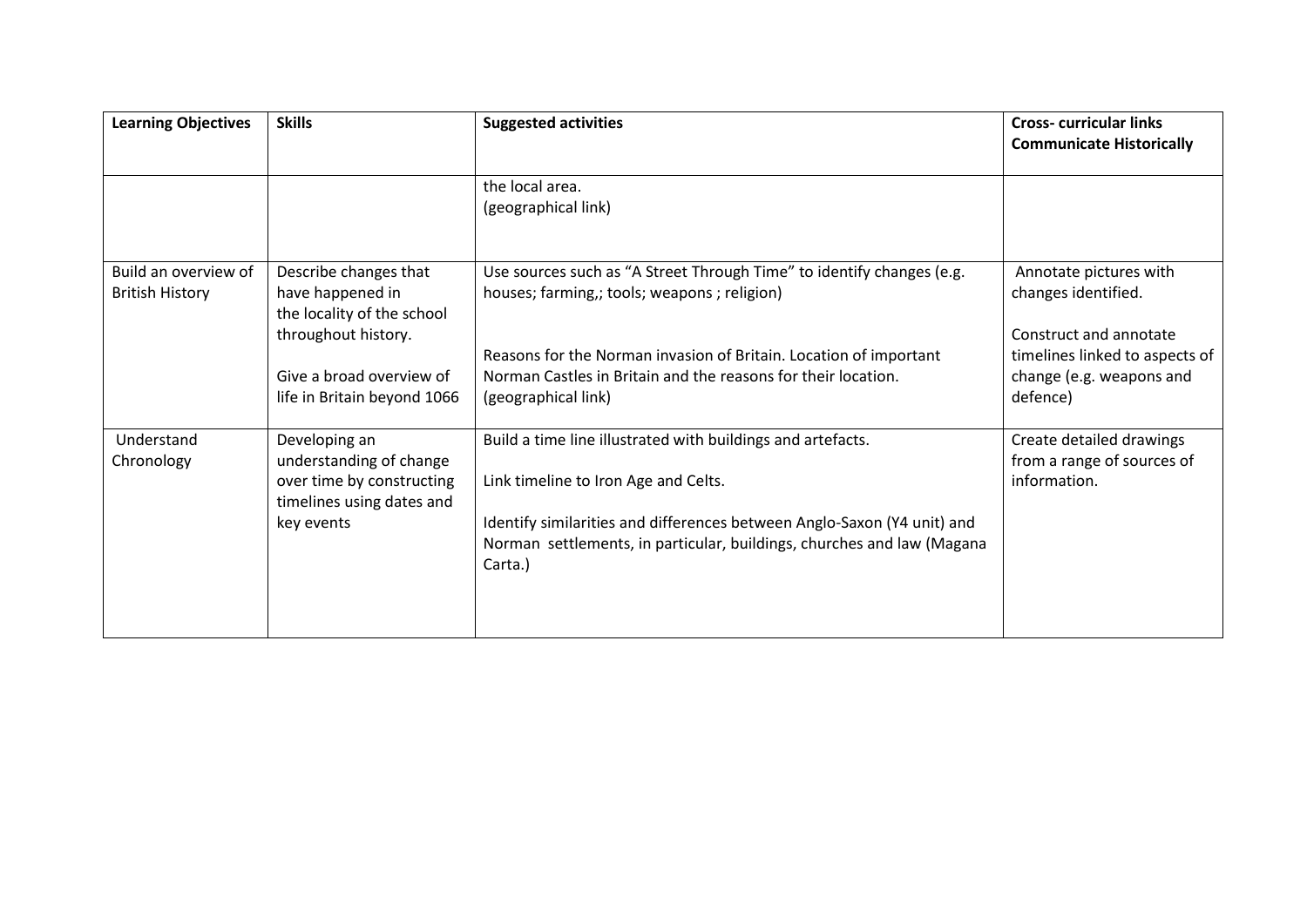## Year 6 Local History Enquiry : Industrial Revolution in Our Forest

*National Curriculum: A study of an aspect or theme in British history that extends pupils chronological knowledge beyond 1066.* 

**Learning "Hook" / Immersion Task at the beginning of the unit of work:**

**Visit:- Hopewell Colliery / Dean Heritage Museum**

**Classroom Base:- Classroom filled a range of stimulating resources including books, artefacts and pictures. Story Start: Children of the Dark by Alan Gallop**

| <b>Learning Objectives</b> | <b>Skills</b>                 | <b>Suggested activities</b>                                             | <b>Cross-curricular links</b>   |
|----------------------------|-------------------------------|-------------------------------------------------------------------------|---------------------------------|
|                            |                               |                                                                         | <b>Communicate Historically</b> |
| Investigate and            | Use a range of sources of     | Following immersion task children devise questions to create their own  | Shared reading of               |
| interpret the past         | evidence to devise            | learning journey.                                                       | information texts to answer     |
|                            | historically valid questions. |                                                                         | questions.                      |
|                            |                               | Use of sources such as visit photos, books, Internet to make notes and  |                                 |
|                            | Understand how                | answer questions.                                                       | Non-chronological reports       |
|                            | knowledge of the past is      |                                                                         | Information book page.          |
|                            | constructed from a range      | Why was the Forest of Dean an important centre during the Industrial    |                                 |
|                            | of sources of evidence.       | Revolution? :- Recap local history and the development of iron mining.  | Newspaper report about the      |
|                            |                               | Investigate the geology of the area to locate and map coal measures.    | Waterloo Pit disaster.          |
|                            | Choose relevant               | (Geographical link)                                                     |                                 |
|                            | information from a range      |                                                                         | Write a job description for a   |
|                            | of sources of information.    | Recap/find out about the origins of Free Mining and its importance      | child worker in a mine.         |
|                            |                               | during the Industrial Revolution and up to the present day. Prepare and |                                 |
|                            | Suggest causes and            | ask questions of real Free Miners (Hopewell)                            | Diary of a day in the life of a |
|                            | consequences of some of       |                                                                         | child.                          |
|                            | the main events and           | Research/ask questions about working conditions in the mines using a    |                                 |
|                            | changes in history.           | range of sources of information including:- newspaper reports: real     | Role play / write an            |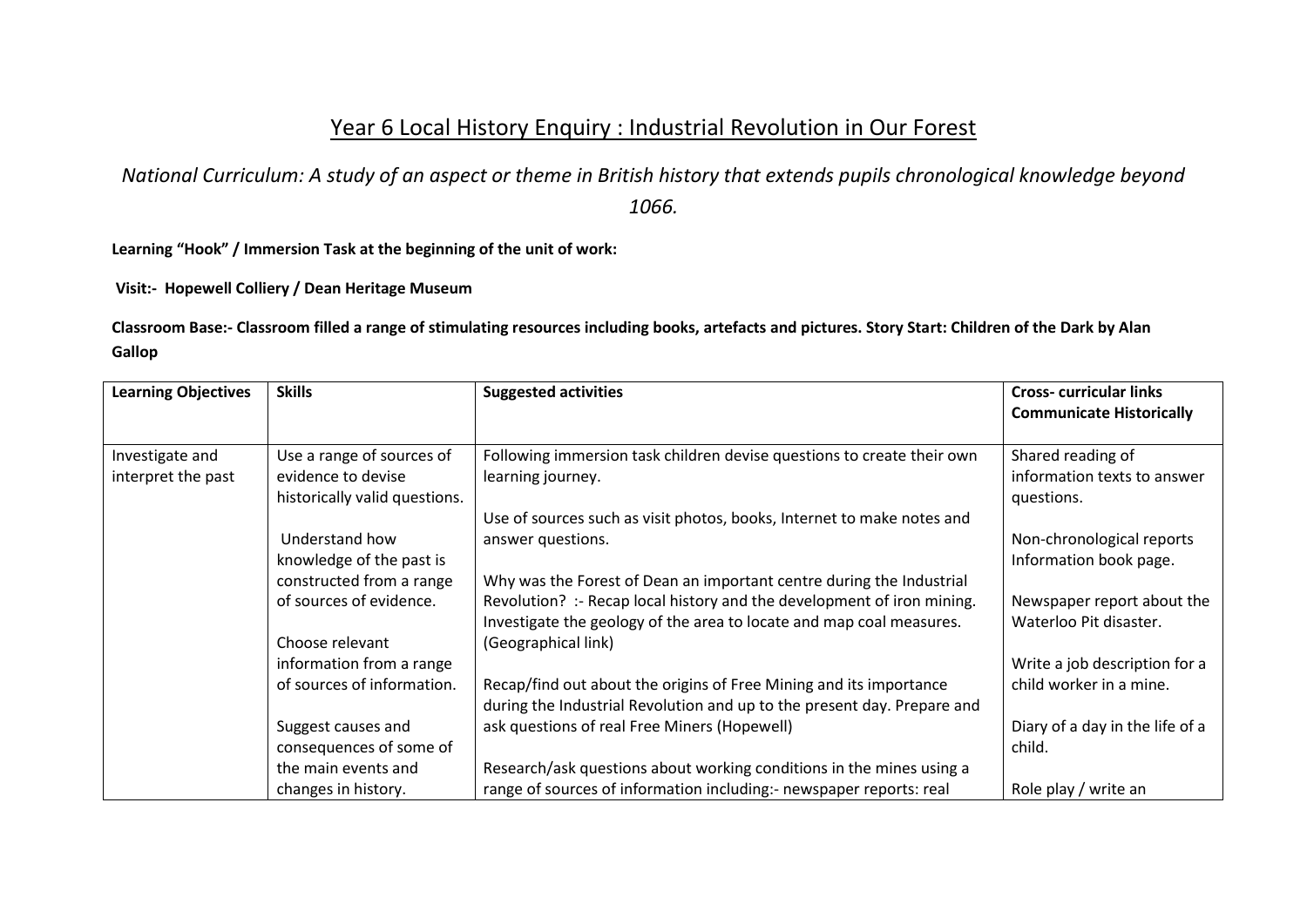| <b>Learning Objectives</b>                     | <b>Skills</b>                                                                  | <b>Suggested activities</b>                                                                                                                                                              | <b>Cross- curricular links</b><br><b>Communicate Historically</b>                         |
|------------------------------------------------|--------------------------------------------------------------------------------|------------------------------------------------------------------------------------------------------------------------------------------------------------------------------------------|-------------------------------------------------------------------------------------------|
|                                                |                                                                                | miners; information gathered from the Dean Heritage Centre<br>Investigate census information.                                                                                            | autobiography of an eleven<br>year old child in the Forest of<br>Dean in Victorian times. |
|                                                |                                                                                | What was daily life like during the Industrial revolution? (Forester's<br>Cottage Workshop at the Dean Heritage Centre)<br>What was daily life like for children? Did they go to school? | Write their own<br>autobiography for<br>comparison.                                       |
|                                                |                                                                                | Research using local history websites, books, photographs and visit to<br>the Dean Heritage Centre.                                                                                      | Technology linked to bridges<br>and viaducts in the local<br>area.                        |
|                                                |                                                                                | Compare landscapes and transport links from the Industrial Revolution<br>with present day maps. (Geographical link)                                                                      |                                                                                           |
| Build an overview of<br><b>British History</b> | Describe changes that<br>have happened in<br>the locality of the school        | Use sources such as "A Street Through Time" to identify changes,<br>particularly in housing and work.                                                                                    | Annotate pictures with<br>changes identified.                                             |
|                                                | throughout history.<br>Give a broad overview of<br>life in Britain beyond 1066 | Why was the Forest of Dean an important centre during the Industrial<br>Revolution?                                                                                                      | Write a non-chronological<br>report linking developments                                  |
|                                                |                                                                                | Link to changes in Britain as a whole using innovations in mining, iron and<br>steel production and the development of transport and manufacturing.                                      | in the Forest of Dean to<br>Britain as a whole.                                           |
|                                                |                                                                                |                                                                                                                                                                                          |                                                                                           |
|                                                |                                                                                |                                                                                                                                                                                          |                                                                                           |